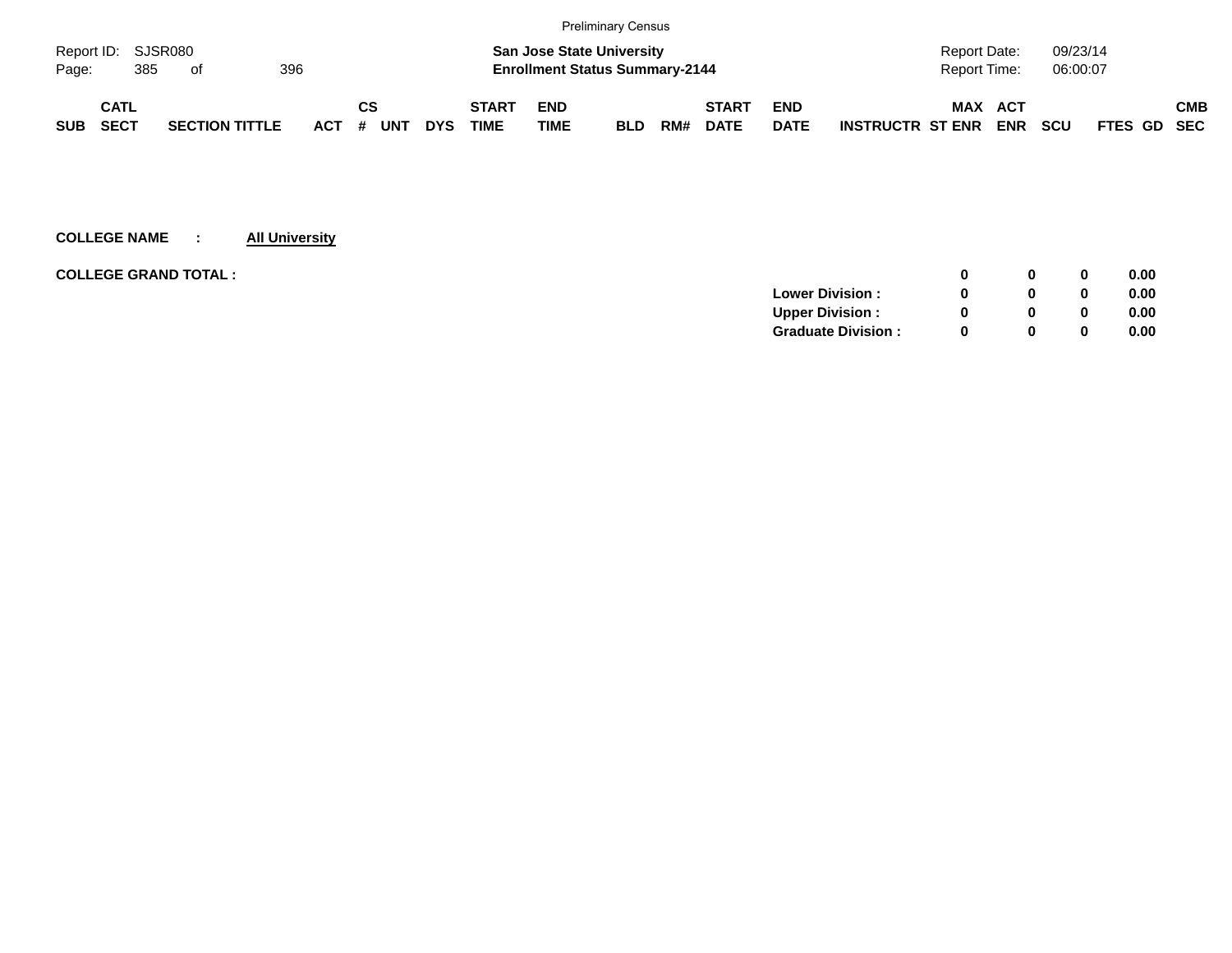|            |                            |                                                  |            |           |              |            |                             |                                                                           | <b>Preliminary Census</b> |     |                             |                           |                                |     |                                            |                       |                      |                |                          |                          |
|------------|----------------------------|--------------------------------------------------|------------|-----------|--------------|------------|-----------------------------|---------------------------------------------------------------------------|---------------------------|-----|-----------------------------|---------------------------|--------------------------------|-----|--------------------------------------------|-----------------------|----------------------|----------------|--------------------------|--------------------------|
| Page:      | Report ID: SJSR080<br>389  | 396<br>of                                        |            |           |              |            |                             | <b>San Jose State University</b><br><b>Enrollment Status Summary-2144</b> |                           |     |                             |                           |                                |     | <b>Report Date:</b><br><b>Report Time:</b> |                       | 09/23/14<br>06:00:07 |                |                          |                          |
| <b>SUB</b> | <b>CATL</b><br><b>SECT</b> | <b>SECTION TITTLE</b>                            | <b>ACT</b> | <b>CS</b> | # UNT        | <b>DYS</b> | <b>START</b><br><b>TIME</b> | <b>END</b><br><b>TIME</b>                                                 | <b>BLD</b>                | RM# | <b>START</b><br><b>DATE</b> | <b>END</b><br><b>DATE</b> | <b>INSTRUCTR ST ENR</b>        |     |                                            | MAX ACT<br><b>ENR</b> | <b>SCU</b>           | <b>FTES GD</b> |                          | <b>CMB</b><br><b>SEC</b> |
| College    |                            | <b>All University</b>                            |            |           |              |            |                             |                                                                           |                           |     |                             |                           |                                |     |                                            |                       |                      |                |                          |                          |
| ATH        | Department :<br>2101       | <b>Intercollegiate Athletics</b><br>Baseball-Men | <b>ACT</b> |           | 18  1.0  TBA |            |                             |                                                                           |                           |     |                             |                           | 08/25/14 12/10/14 N Enriquez   | A   | 20                                         | 34                    | 34                   | $2.27 \t 0$    |                          |                          |
|            |                            |                                                  |            |           |              |            |                             |                                                                           |                           |     |                             |                           | Total:                         |     | 20                                         | 34                    | 34                   | 2.27           |                          |                          |
| ATH        | 2S 01                      | Skls Dvlo BsBI-Men                               | ACT 18 1.0 |           |              | TBA        |                             |                                                                           |                           |     |                             |                           | 08/25/14 12/10/14 N Enriquez   | A   | 50                                         | 31                    | 31                   | $2.07$ 0       |                          |                          |
|            |                            |                                                  |            |           |              |            |                             |                                                                           |                           |     |                             |                           | Total:                         |     | 50                                         | 31                    | 31                   | 2.07           |                          |                          |
| ATH        | 4101                       | Basketball-Men                                   |            |           | ACT 18 1.0   | TBA        |                             |                                                                           |                           |     |                             | 08/25/14 12/10/14         | M Lepore                       | A   | 20<br>20                                   | 12<br>12              | 12                   | 0.80 0         |                          |                          |
|            |                            |                                                  |            |           |              |            |                             |                                                                           |                           |     |                             |                           | Total:                         |     |                                            |                       | 12                   | 0.80           |                          |                          |
| ATH        | 4S 01                      | Skl Dvlp Bkbl-Men                                | ACT        | 18        | 1.0          | <b>TBA</b> |                             |                                                                           |                           |     |                             |                           | 08/25/14 12/10/14 M Lepore     | A   | 40                                         | 9                     | 9                    | 0.60           | $\overline{\phantom{0}}$ |                          |
| ATH        | 4S 02                      | Skl Dvlp Bkbl-Men                                | ACT        |           | 18 1.0       | TBA        |                             |                                                                           |                           |     |                             |                           | 08/25/14 12/10/14 M Lepore     | Α   | 20                                         | $\pmb{0}$             | 0                    | 0.00           | $\overline{\phantom{0}}$ |                          |
|            |                            |                                                  |            |           |              |            |                             |                                                                           |                           |     |                             |                           | Total:                         |     | 60                                         | 9                     | 9                    | 0.60           |                          |                          |
| ATH        | 61 01                      | Basketball-Women                                 | ACT        |           | 18 1.0       | <b>TBA</b> |                             |                                                                           |                           |     |                             | 08/25/14 12/10/14         | D Muscatell A                  |     | 50                                         | 13                    | 13                   | $0.87$ 0       |                          |                          |
| ATH        | 61 02                      | Basketball-Women                                 | ACT        |           | 18 1.0       | TBA        |                             |                                                                           |                           |     |                             | 08/25/14 12/10/14         | D Muscatell A                  |     | 50                                         | 0                     | 0                    | 0.00           | $\overline{\phantom{0}}$ |                          |
|            |                            |                                                  |            |           |              |            |                             |                                                                           |                           |     |                             |                           | Total:                         |     | 100                                        | 13                    | 13                   | 0.87           |                          |                          |
| ATH        | 6S 01                      | Skl Dvlop Bkbl-Wo                                | ACT        | 18        | 1.0          | <b>TBA</b> |                             |                                                                           |                           |     |                             | 08/25/14 12/10/14         | D Muscatell A                  |     | 50                                         | 12                    | 12                   | 0.80           | $\overline{\phantom{0}}$ |                          |
| ATH        | 6S 02                      | Skl Dvlop Bkbl-Wo                                | ACT        | 18        | 1.0          | TBA        |                             |                                                                           |                           |     |                             | 08/25/14 12/10/14         | D Muscatell A                  |     | 20                                         | 0                     | 0                    | 0.00           | - 0                      |                          |
| ATH        | 6S 03                      | Skl Dvlop Bkbl-Wo                                | <b>ACT</b> |           | 18 1.0       | TBA        |                             |                                                                           |                           |     |                             | 08/25/14 12/10/14         | D Muscatell A                  |     | 20                                         | 0                     | 0                    | 0.00           | $\overline{\mathbf{0}}$  |                          |
|            |                            |                                                  |            |           |              |            |                             |                                                                           |                           |     |                             |                           | Total:                         |     | 90                                         | 12                    | 12                   | 0.80           |                          |                          |
| ATH        | 121 01                     | Football-Men                                     | ACT        | 18        | 1.0          | TBA        |                             |                                                                           |                           |     |                             | 08/25/14 12/10/14         | R Caragher A                   |     | 20                                         | 37                    | 37                   | $2.50$ 2       |                          |                          |
| ATH        | 12102                      | Football-Men                                     | ACT        | 18        | 1.0          | <b>TBA</b> |                             |                                                                           |                           |     |                             | 08/25/14 12/10/14         | R Caragher                     | A   | 20                                         | 20                    | 20                   | 1.33           | - 0                      |                          |
| ATH        | 12103                      | Football-Men                                     | ACT        |           | 18 1.0       | TBA        |                             |                                                                           |                           |     |                             | 08/25/14 12/10/14         | R Caragher A                   |     | 20                                         | 16                    | 16                   | $1.07 \t 0$    |                          |                          |
|            |                            |                                                  |            |           |              |            |                             |                                                                           |                           |     |                             |                           | Total:                         |     | 60                                         | 73                    | 73                   | 4.90           |                          |                          |
| ATH        |                            | 12S 01 Skl Dvlp Football                         |            |           | ACT 18 1.0   | TBA        |                             |                                                                           |                           |     |                             |                           | 08/25/14 12/10/14 R Caragher A |     | 20                                         | 29                    | 29                   | $1.97$ 2       |                          |                          |
| <b>ATH</b> |                            | 12S 02 Skl Dvlp Football                         | <b>ACT</b> |           | 18 1.0       | TBA        |                             |                                                                           |                           |     |                             |                           | 08/25/14 12/10/14 R Caragher A |     | 20                                         | 19                    | 19                   | 1.27           | - 0                      |                          |
| ATH        | 12S 03                     | Skl Dvlp Football                                | ACT        |           | 18 1.0       | <b>TBA</b> |                             |                                                                           |                           |     |                             |                           | 08/25/14 12/10/14 R Caragher A |     | 20                                         | 19                    | 19                   | 1.27           | - 0                      |                          |
| ATH        | 12S 04                     | Skl Dvlp Football                                | ACT        |           | 18 1.0       | TBA        |                             |                                                                           |                           |     |                             |                           | 08/25/14 12/10/14 R Caragher A |     | 20                                         | $\mathbf 1$           | $\mathbf{1}$         | 0.07           | $\overline{\phantom{0}}$ |                          |
| ATH        | 12S 05                     | Skl Dvlp Football                                | ACT 18 1.0 |           |              | TBA        |                             |                                                                           |                           |     |                             |                           | 08/25/14 12/10/14 R Caragher   | A   | 20                                         | 0                     | 0                    | 0.00           | - 0                      |                          |
| ATH        | 12S 06                     | Skl Dvlp Football                                | ACT 18 1.0 |           |              | TBA        |                             |                                                                           |                           |     |                             | 08/25/14 12/10/14         | R Caragher                     | A   | 20                                         | 0                     | 0                    | 0.00           | - 0                      |                          |
| ATH        | 12S 07                     | Skl Dvlp Football                                | ACT 18 1.0 |           |              | TBA        |                             |                                                                           |                           |     |                             | 08/25/14 12/10/14         | R Caragher                     | - A | 20                                         |                       | 1                    | 0.07           | - 0                      |                          |
| ATH        | 12S 08                     | Skl Dvlp Football                                | ACT 18 1.0 |           |              | TBA        |                             |                                                                           |                           |     |                             |                           | 08/25/14 12/10/14 R Caragher A |     | 20                                         |                       | $\mathbf{1}$         | $0.07$ 0       |                          |                          |
|            |                            |                                                  |            |           |              |            |                             |                                                                           |                           |     |                             |                           | Total:                         |     | 160                                        | 70                    | 70                   | 4.70           |                          |                          |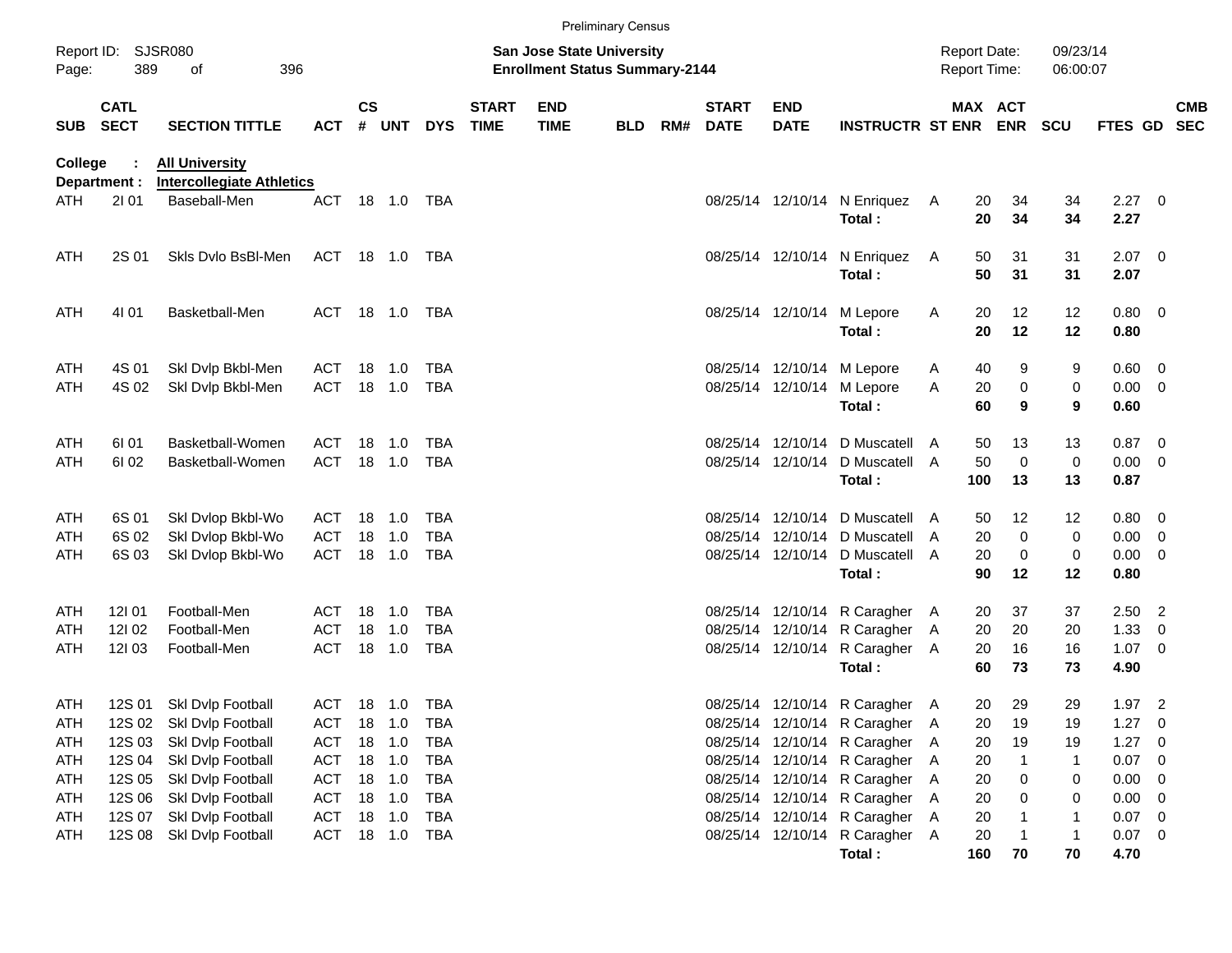|                   |                            |                                                    |                |                |                  |                                  |                             |                                                                    | <b>Preliminary Census</b> |     |                             |                                                        |                                                                            |                                     |                          |                                  |                                       |            |
|-------------------|----------------------------|----------------------------------------------------|----------------|----------------|------------------|----------------------------------|-----------------------------|--------------------------------------------------------------------|---------------------------|-----|-----------------------------|--------------------------------------------------------|----------------------------------------------------------------------------|-------------------------------------|--------------------------|----------------------------------|---------------------------------------|------------|
| Page:             | Report ID: SJSR080<br>390  | 396<br>of                                          |                |                |                  |                                  |                             | San Jose State University<br><b>Enrollment Status Summary-2144</b> |                           |     |                             |                                                        |                                                                            | <b>Report Date:</b><br>Report Time: |                          | 09/23/14<br>06:00:07             |                                       |            |
| <b>SUB</b>        | <b>CATL</b><br><b>SECT</b> | <b>SECTION TITTLE</b>                              | <b>ACT</b>     | <b>CS</b><br># | UNT              | <b>DYS</b>                       | <b>START</b><br><b>TIME</b> | <b>END</b><br><b>TIME</b>                                          | <b>BLD</b>                | RM# | <b>START</b><br><b>DATE</b> | <b>END</b><br><b>DATE</b>                              | <b>INSTRUCTR ST ENR ENR</b>                                                |                                     | MAX ACT                  | <b>SCU</b>                       | FTES GD SEC                           | <b>CMB</b> |
| ATH               | 14101                      | Golf-Men                                           |                |                |                  | ACT 18 1.0 TBA                   |                             |                                                                    |                           |     |                             |                                                        | 08/25/14 12/10/14 J Kennaday A<br>Total:                                   | 25<br>25                            | 10<br>10                 | 10<br>10                         | $0.67$ 0<br>0.67                      |            |
| ATH<br>ATH        | 14S 01                     | Skl Dvlp Golf-Men<br>14S 02 Skl Dvlp Golf-Men      | ACT<br>ACT     |                | 19 1.0<br>19 1.0 | TBA<br>TBA                       |                             |                                                                    |                           |     |                             |                                                        | 08/25/14 12/10/14 J Kennaday A<br>08/25/14 12/10/14 J Kennaday A<br>Total: | 25<br>20<br>45                      | 8<br>$\pmb{0}$<br>8      | 8<br>0<br>8                      | 0.53 0<br>$0.00 \t 0$<br>0.53         |            |
| ATH               | 16I 01                     | Golf-Women                                         |                |                |                  | ACT 19 1.0 TBA                   |                             |                                                                    |                           |     |                             |                                                        | 08/25/14 12/10/14 J Dormann<br>Total:                                      | 25<br>Α<br>25                       | 7<br>$\overline{7}$      | $\overline{7}$<br>$\overline{7}$ | $0.47 \quad 0$<br>0.47                |            |
| ATH               | 16S 01                     | Skl Dvlp Golf-Wo                                   |                |                |                  | ACT 19 1.0 TBA                   |                             |                                                                    |                           |     |                             |                                                        | 08/25/14 12/10/14 D Dormann<br>Total:                                      | 25<br>A<br>25                       | 3<br>$\mathbf{3}$        | 3<br>3                           | $0.20 \ 0$<br>0.20                    |            |
| ATH               | 20101                      | Gymnastics-Women                                   | ACT 19 1.0 TBA |                |                  |                                  |                             |                                                                    |                           |     |                             |                                                        | 08/25/14 12/10/14 W Wright<br>Total:                                       | 50<br>Α<br>50                       | 14<br>14                 | 14<br>14                         | 0.93 0<br>0.93                        |            |
| ATH<br>ATH        | 20S 01                     | Skls Dvlp Gym-Wo<br>20S 02 Skls Dvlp Gym-Wo        | ACT<br>ACT     |                | 19 1.0<br>19 1.0 | TBA<br>TBA                       |                             |                                                                    |                           |     |                             |                                                        | 08/25/14 12/10/14 W Wright<br>08/25/14 12/10/14 W Wright<br>Total:         | 40<br>A<br>20<br>A<br>60            | 11<br>$\mathbf 0$<br>11  | 11<br>$\mathbf 0$<br>11          | $0.73 \quad 0$<br>$0.00 \t 0$<br>0.73 |            |
| ATH               | <b>26101</b>               | Tennis-Women                                       |                |                |                  | ACT 19 1.0 TBA                   |                             |                                                                    |                           |     |                             |                                                        | 08/25/14 12/10/14 S Malroux<br>Total:                                      | 40<br>Α<br>40                       | 3<br>3                   | 3<br>3                           | $0.20 \ 0$<br>0.20                    |            |
| ATH               | 26S 01                     | Skl Dvlp Ten-Wo                                    |                |                |                  | ACT 19 1.0 TBA                   |                             |                                                                    |                           |     |                             |                                                        | 08/25/14 12/10/14 S Malroux<br>Total:                                      | Α<br>40<br>40                       | 2<br>$\mathbf{2}$        | $\overline{c}$<br>$\mathbf{2}$   | $0.13 \ 0$<br>0.13                    |            |
| ATH<br>ATH        | 30101<br>30102             | Soccer-Men<br>Soccer-Men                           | ACT<br>ACT     |                | 19 1.0<br>19 1.0 | TBA<br><b>TBA</b>                |                             |                                                                    |                           |     |                             | 08/25/14 12/10/14 S Tobin<br>08/25/14 12/10/14 S Tobin | Total:                                                                     | 50<br>A<br>A<br>20<br>70            | 23<br>$\mathbf{1}$<br>24 | 23<br>$\overline{1}$<br>24       | $1.53 \t 0$<br>$0.07$ 0<br>1.60       |            |
| <b>ATH</b><br>ATH |                            | 30S 01 Skls Dvlp Soccer<br>30S 02 Skls Dvlp Soccer |                |                |                  | ACT 19 1.0 TBA<br>ACT 19 1.0 TBA |                             |                                                                    |                           |     |                             | 08/25/14 12/10/14 S Tobin<br>08/25/14 12/10/14 S Tobin | Total:                                                                     | Α<br>50<br>Α<br>20<br>70            | 21<br>$\mathbf 0$<br>21  | 21<br>0<br>21                    | $1.40 \ 0$<br>$0.00 \t 0$<br>1.40     |            |
| ATH               | 32101                      | Softball-Women                                     |                |                |                  | ACT 18 1.0 TBA                   |                             |                                                                    |                           |     |                             |                                                        | 08/25/14 12/10/14 C Hardee<br>Total:                                       | 50<br>Α<br>50                       | 25<br>25                 | 25<br>25                         | $1.67$ 0<br>1.67                      |            |
| ATH<br>ATH        | 32S 01                     | Skl Dvlp Sftbl Wo<br>32S 02 Skl Dvlp Sftbl Wo      |                |                |                  | ACT 18 1.0 TBA<br>ACT 18 1.0 TBA |                             |                                                                    |                           |     |                             |                                                        | 08/25/14 12/10/14 C Hardee<br>08/25/14 12/10/14 C Hardee                   | 50<br>A<br>20<br>A                  | 14<br>$\overline{1}$     | 14<br>$\mathbf{1}$               | $0.93 \ 0$<br>$0.07 \ 0$              |            |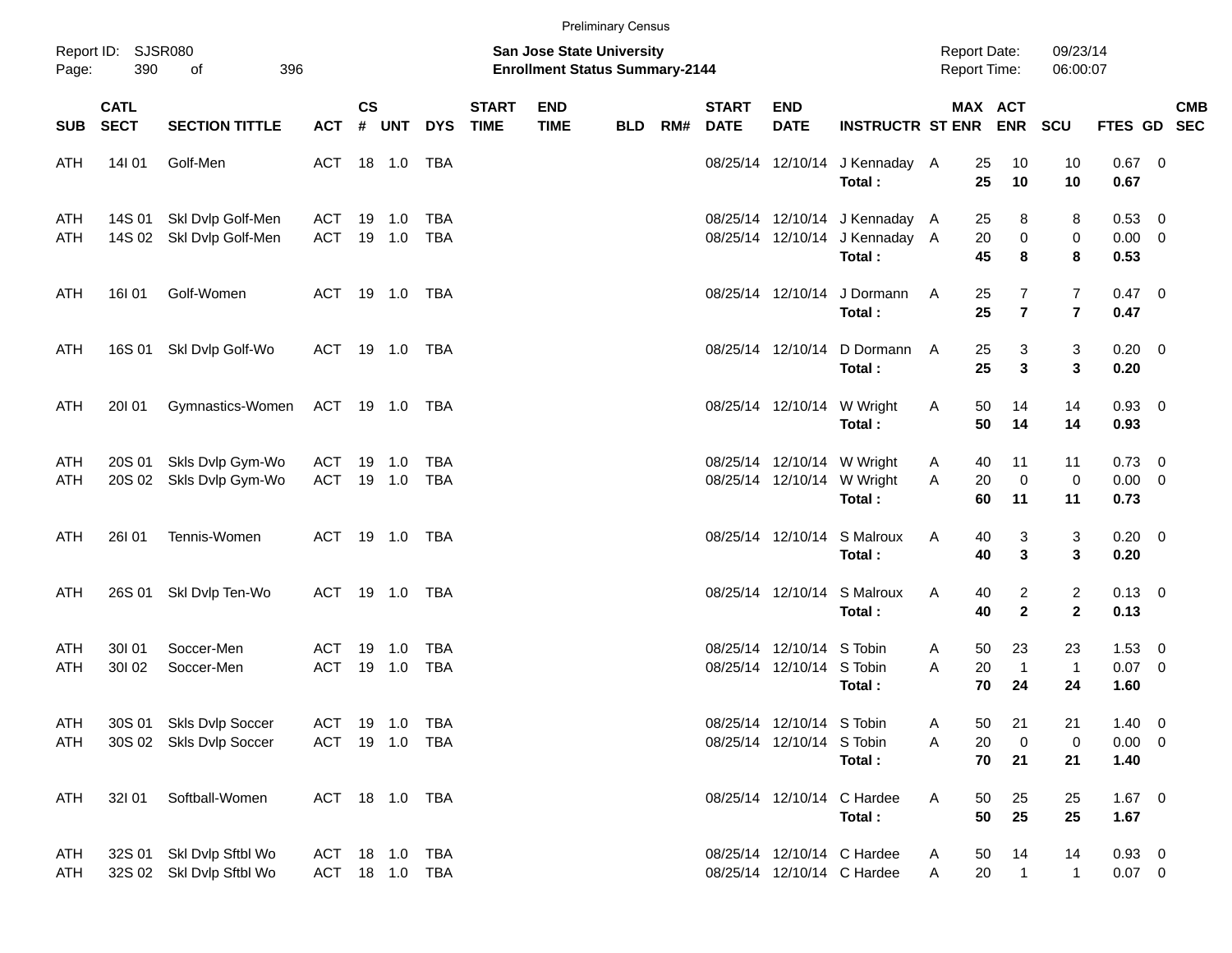|            |                            |                                          |                   |                    |                  |                          |                             |                                                                           | <b>Preliminary Census</b> |     |                             |                           |                                                                                |                                     |                         |                         |                                    |            |
|------------|----------------------------|------------------------------------------|-------------------|--------------------|------------------|--------------------------|-----------------------------|---------------------------------------------------------------------------|---------------------------|-----|-----------------------------|---------------------------|--------------------------------------------------------------------------------|-------------------------------------|-------------------------|-------------------------|------------------------------------|------------|
| Page:      | Report ID: SJSR080<br>391  | 396<br>of                                |                   |                    |                  |                          |                             | <b>San Jose State University</b><br><b>Enrollment Status Summary-2144</b> |                           |     |                             |                           |                                                                                | <b>Report Date:</b><br>Report Time: |                         | 09/23/14<br>06:00:07    |                                    |            |
| <b>SUB</b> | <b>CATL</b><br><b>SECT</b> | <b>SECTION TITTLE</b>                    | <b>ACT</b>        | $\mathsf{cs}$<br># | UNT              | <b>DYS</b>               | <b>START</b><br><b>TIME</b> | <b>END</b><br><b>TIME</b>                                                 | <b>BLD</b>                | RM# | <b>START</b><br><b>DATE</b> | <b>END</b><br><b>DATE</b> | <b>INSTRUCTR ST ENR ENR</b>                                                    |                                     | MAX ACT                 | SCU                     | FTES GD SEC                        | <b>CMB</b> |
|            |                            |                                          |                   |                    |                  |                          |                             |                                                                           |                           |     |                             |                           | Total:                                                                         | 70                                  | 15                      | 15                      | 1.00                               |            |
| ATH        | 34101                      | Swimming-Women                           | ACT 19 1.0 TBA    |                    |                  |                          |                             |                                                                           |                           |     |                             |                           | 08/25/14 12/10/14 S Hopkins<br>Total:                                          | Α<br>50<br>50                       | 26<br>26                | 26<br>26                | $1.73 \t 0$<br>1.73                |            |
| ATH        | 34S 01                     | Skl Dvlp Swim-Wo                         | ACT 19 1.0 TBA    |                    |                  |                          |                             |                                                                           |                           |     |                             |                           | 08/25/14 12/10/14 S Hopkins<br>Total:                                          | Α<br>50<br>50                       | 15<br>15                | 15<br>15                | $1.00 \t 0$<br>1.00                |            |
| ATH        | 36I 01                     | Volleyball-Women                         | ACT 18 1.0 TBA    |                    |                  |                          |                             |                                                                           |                           |     |                             |                           | 08/25/14 12/10/14 J Shepardson A<br>Total:                                     | 50<br>50                            | 12<br>12                | 12<br>12                | $0.80 \ 0$<br>0.80                 |            |
| ATH<br>ATH | 36S 01<br>36S 02           | Skls Dvlp Vlybl-Wo<br>Skls Dvlp Vlybl-Wo | ACT<br><b>ACT</b> |                    | 18 1.0<br>18 1.0 | <b>TBA</b><br><b>TBA</b> |                             |                                                                           |                           |     |                             |                           | 08/25/14 12/10/14 J Shepardson A<br>08/25/14 12/10/14 J Shepardson A<br>Total: | 50<br>20<br>70                      | 8<br>1<br>9             | 8<br>$\mathbf{1}$<br>9  | $0.53$ 0<br>$0.07$ 0<br>0.60       |            |
| ATH<br>ATH | 42101<br>421 02            | Cross Country Wmn<br>Cross Country Wmn   | ACT<br>ACT 18 1.0 |                    | 18 1.0           | TBA<br>TBA               |                             |                                                                           |                           |     |                             |                           | 08/25/14 12/10/14 K Watson<br>08/25/14 12/10/14 K Watson<br>Total:             | 20<br>A<br>20<br>A<br>40            | 15<br>$\mathbf 0$<br>15 | 15<br>$\mathbf 0$<br>15 | $1.00 \t 0$<br>$0.00 \t 0$<br>1.00 |            |
| ATH<br>ATH | 42S 01<br>42S 02           | Skls Dvlp Crs Ctry<br>Skls Dvlp Crs Ctry | ACT<br><b>ACT</b> |                    | 18 1.0<br>18 1.0 | <b>TBA</b><br>TBA        |                             |                                                                           |                           |     |                             |                           | 08/25/14 12/10/14 K Watson<br>08/25/14 12/10/14 K Watson<br>Total:             | 20<br>A<br>A<br>20<br>40            | 9<br>$\pmb{0}$<br>9     | 9<br>0<br>9             | 0.60 0<br>$0.00 \t 0$<br>0.60      |            |
| ATH        | 44101                      | Soccer Women                             | ACT 18 1.0 TBA    |                    |                  |                          |                             |                                                                           |                           |     |                             |                           | 08/25/14 12/10/14 L Hanson<br>Total:                                           | Α<br>40<br>40                       | 17<br>17                | 17<br>17                | $1.13 \ 0$<br>1.13                 |            |
| ATH        | 44S 01                     | Skls Dvlp Soccer W                       | ACT 18 1.0 TBA    |                    |                  |                          |                             |                                                                           |                           |     |                             |                           | 08/25/14 12/10/14 L Hanson<br>Total:                                           | Α<br>40<br>40                       | 17<br>17                | 17<br>17                | $1.15$ 1<br>1.15                   |            |
| ATH        | 46I 01                     | Water Polo Women                         | ACT 18 1.0 TBA    |                    |                  |                          |                             |                                                                           |                           |     |                             | 08/25/14 12/10/14 J Bega  | Total:                                                                         | 40<br>A<br>40                       | 16<br>16                | 16<br>16                | $1.07 \t 0$<br>1.07                |            |
| ATH        |                            | 46S 01 Skls Dvlp Wtr Plo                 | ACT 18 1.0 TBA    |                    |                  |                          |                             |                                                                           |                           |     |                             | 08/25/14 12/10/14 J Bega  | Total:                                                                         | Α<br>40<br>40                       | 12<br>12                | 12<br>12                | 0.80 0<br>0.80                     |            |
| ATH        | 48I 01                     | Cross Country Men                        | ACT 18 1.0 TBA    |                    |                  |                          |                             |                                                                           |                           |     |                             |                           | 08/25/14 12/10/14 K Watson<br>Total:                                           | Α<br>20<br>20                       | 3<br>$\mathbf{3}$       | 3<br>3                  | $0.20 \ 0$<br>0.20                 |            |
| ATH        |                            | 48S 01 Skls Dvlp Crs Ctry                | ACT 18 1.0 TBA    |                    |                  |                          |                             |                                                                           |                           |     |                             |                           | 08/25/14 12/10/14 K Watson                                                     | 20<br>A                             | 3                       | 3                       | $0.20 \t 0$                        |            |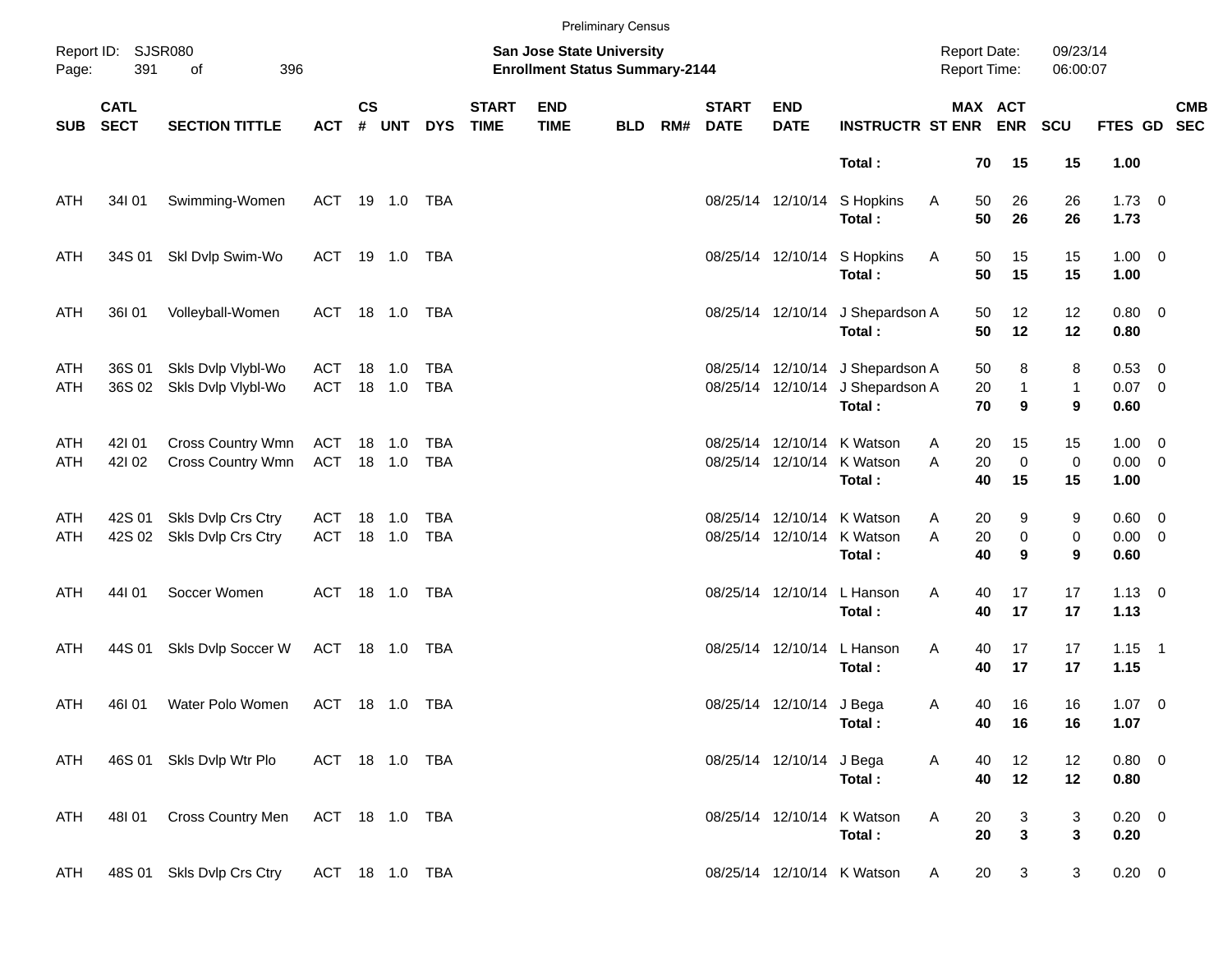|                     |                            |     |                                  |            |                |            |            |                             |                           | <b>Preliminary Census</b>                                                 |     |                             |                           |                                                  |                                            |                          |                      |               |            |
|---------------------|----------------------------|-----|----------------------------------|------------|----------------|------------|------------|-----------------------------|---------------------------|---------------------------------------------------------------------------|-----|-----------------------------|---------------------------|--------------------------------------------------|--------------------------------------------|--------------------------|----------------------|---------------|------------|
| Report ID:<br>Page: |                            | 392 | SJSR080<br>of                    | 396        |                |            |            |                             |                           | <b>San Jose State University</b><br><b>Enrollment Status Summary-2144</b> |     |                             |                           |                                                  | <b>Report Date:</b><br><b>Report Time:</b> |                          | 09/23/14<br>06:00:07 |               |            |
| <b>SUB</b>          | <b>CATL</b><br><b>SECT</b> |     | <b>SECTION TITTLE</b>            | <b>ACT</b> | <b>CS</b><br># | <b>UNT</b> | <b>DYS</b> | <b>START</b><br><b>TIME</b> | <b>END</b><br><b>TIME</b> | <b>BLD</b>                                                                | RM# | <b>START</b><br><b>DATE</b> | <b>END</b><br><b>DATE</b> | <b>INSTRUCTR ST ENR</b>                          | MAX                                        | <b>ACT</b><br><b>ENR</b> | <b>SCU</b>           | FTES GD SEC   | <b>CMB</b> |
|                     |                            |     |                                  |            |                |            |            |                             |                           |                                                                           |     |                             |                           | Total:                                           | 20                                         | 3                        | 3                    | 0.20          |            |
| Department :        |                            |     | <b>Intercollegiate Athletics</b> |            |                |            |            |                             |                           |                                                                           |     |                             |                           | <b>Department Total:</b>                         | 1630                                       | 551                      | 551                  | 36.82         |            |
|                     |                            |     |                                  |            |                |            |            |                             |                           |                                                                           |     |                             |                           | <b>Lower Division:</b><br><b>Upper Division:</b> | 1630                                       | 551<br>0<br>$\bf{0}$     | 551<br>$\bf{0}$      | 36.82<br>0.00 |            |
|                     |                            |     |                                  |            |                |            |            |                             |                           |                                                                           |     |                             |                           | <b>Graduate Division:</b>                        |                                            | 0<br>$\mathbf 0$         | 0                    | 0.00          |            |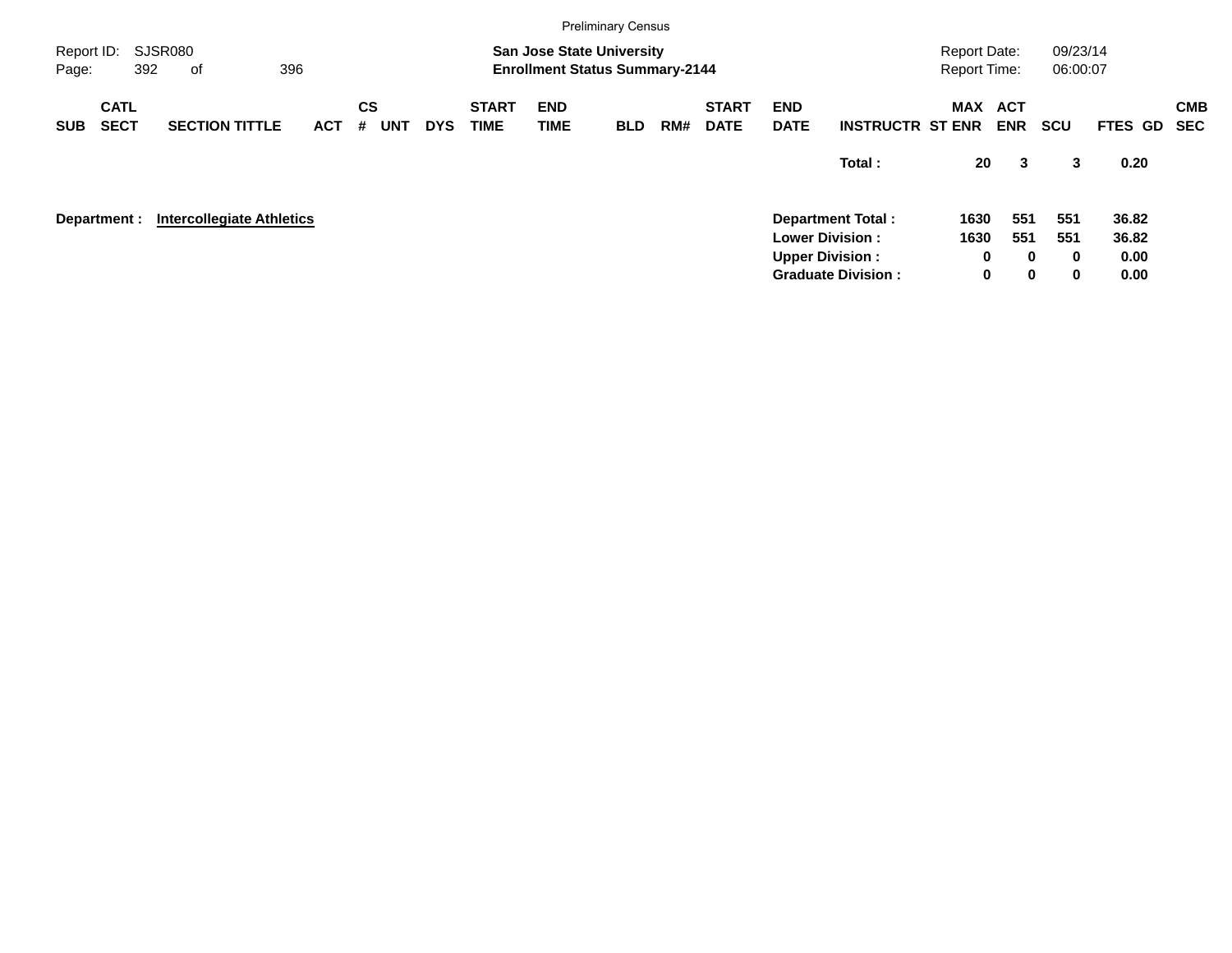|            |                    |     |                       |     |            |    |     |            |              |             | <b>Preliminary Census</b>             |     |              |             |                         |                |            |            |                    |            |
|------------|--------------------|-----|-----------------------|-----|------------|----|-----|------------|--------------|-------------|---------------------------------------|-----|--------------|-------------|-------------------------|----------------|------------|------------|--------------------|------------|
|            | Report ID: SJSR080 |     |                       |     |            |    |     |            |              |             | <b>San Jose State University</b>      |     |              |             |                         | Report Date:   |            | 09/23/14   |                    |            |
| Page:      |                    | 393 | - of                  | 396 |            |    |     |            |              |             | <b>Enrollment Status Summary-2144</b> |     |              |             |                         | Report Time:   |            | 06:00:07   |                    |            |
|            | CATL               |     |                       |     |            | СS |     |            | <b>START</b> | <b>END</b>  |                                       |     | <b>START</b> | <b>END</b>  |                         | <b>MAX ACT</b> |            |            |                    | <b>CMB</b> |
| <b>SUB</b> | <b>SECT</b>        |     | <b>SECTION TITTLE</b> |     | <b>ACT</b> | #  | UNT | <b>DYS</b> | <b>TIME</b>  | <b>TIME</b> | <b>BLD</b>                            | RM# | <b>DATE</b>  | <b>DATE</b> | <b>INSTRUCTR ST ENR</b> |                | <b>ENR</b> | <b>SCU</b> | <b>FTES GD SEC</b> |            |

| <b>COLLEGE GRAND TOTAL :</b> | 1630 | 551          | 551 | 36.82 |
|------------------------------|------|--------------|-----|-------|
| <b>Lower Division:</b>       | 1630 | 551          | 551 | 36.82 |
| <b>Upper Division:</b>       | 0    |              |     | 0.00  |
| <b>Graduate Division:</b>    | 0    | <sup>0</sup> |     | 0.00  |
|                              |      |              |     |       |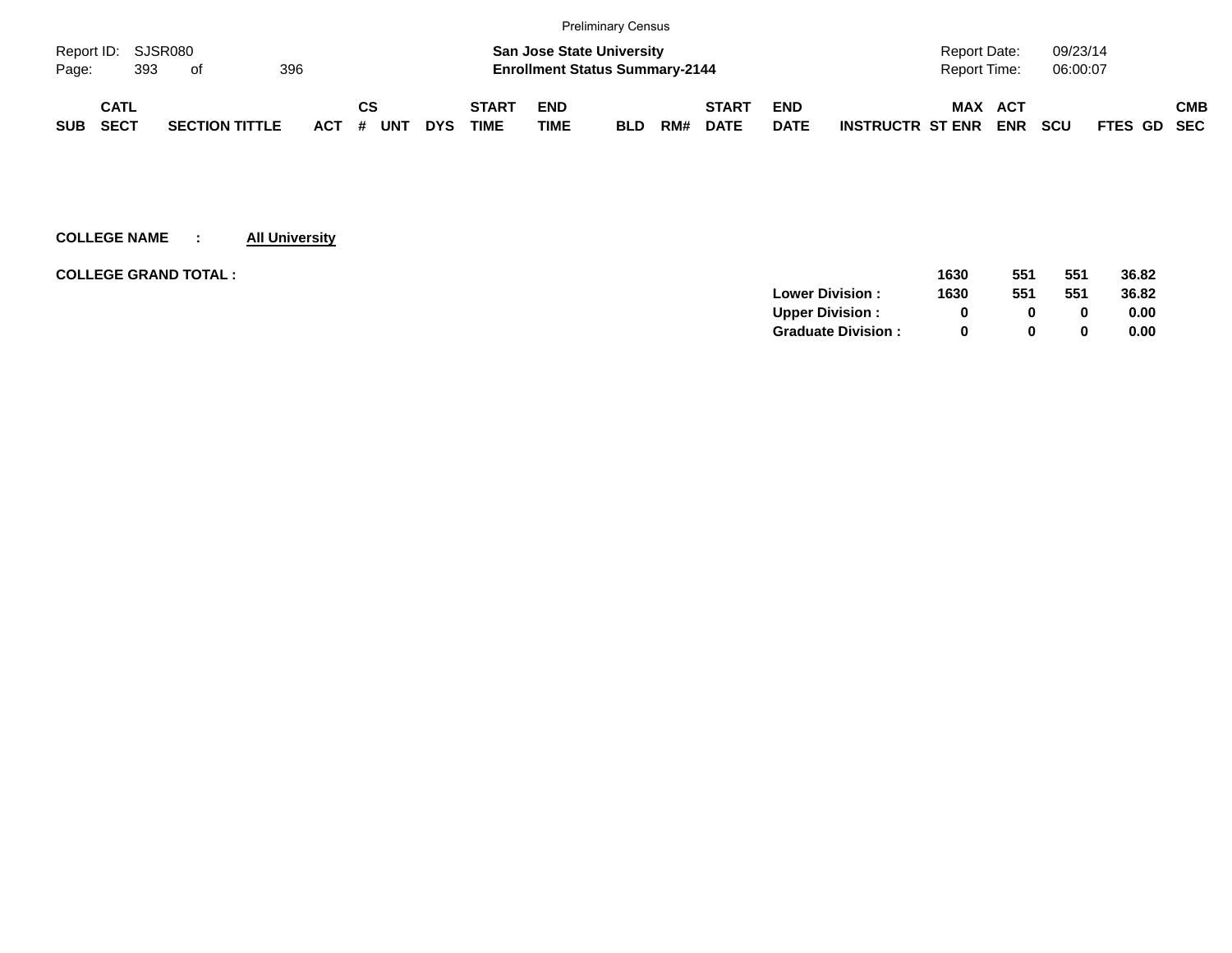|            |                    |     |                       |     |            |     |            |            |              |                                                                           | <b>Preliminary Census</b> |     |              |             |                         |                              |            |                      |             |            |
|------------|--------------------|-----|-----------------------|-----|------------|-----|------------|------------|--------------|---------------------------------------------------------------------------|---------------------------|-----|--------------|-------------|-------------------------|------------------------------|------------|----------------------|-------------|------------|
| Page:      | Report ID: SJSR080 | 394 | . of                  | 396 |            |     |            |            |              | <b>San Jose State University</b><br><b>Enrollment Status Summary-2144</b> |                           |     |              |             |                         | Report Date:<br>Report Time: |            | 09/23/14<br>06:00:07 |             |            |
|            |                    |     |                       |     |            |     |            |            |              |                                                                           |                           |     |              |             |                         |                              |            |                      |             |            |
|            | <b>CATL</b>        |     |                       |     |            | СS  |            |            | <b>START</b> | <b>END</b>                                                                |                           |     | <b>START</b> | <b>END</b>  |                         | MAX                          | <b>ACT</b> |                      |             | <b>CMB</b> |
| <b>SUB</b> | <b>SECT</b>        |     | <b>SECTION TITTLE</b> |     | <b>ACT</b> | . # | <b>UNT</b> | <b>DYS</b> | <b>TIME</b>  | <b>TIME</b>                                                               | <b>BLD</b>                | RM# | <b>DATE</b>  | <b>DATE</b> | <b>INSTRUCTR ST ENR</b> |                              | <b>ENR</b> | <b>SCU</b>           | FTES GD SEC |            |

| <b>COLLEGE GRAND TOTAL :</b> |                           |          | 0        | 0.00 |
|------------------------------|---------------------------|----------|----------|------|
|                              | <b>Lower Division:</b>    |          | $\bf{0}$ | 0.00 |
|                              | <b>Upper Division:</b>    |          | $\bf{0}$ | 0.00 |
|                              | <b>Graduate Division:</b> | $\Omega$ | 0        | 0.00 |
|                              |                           |          |          |      |